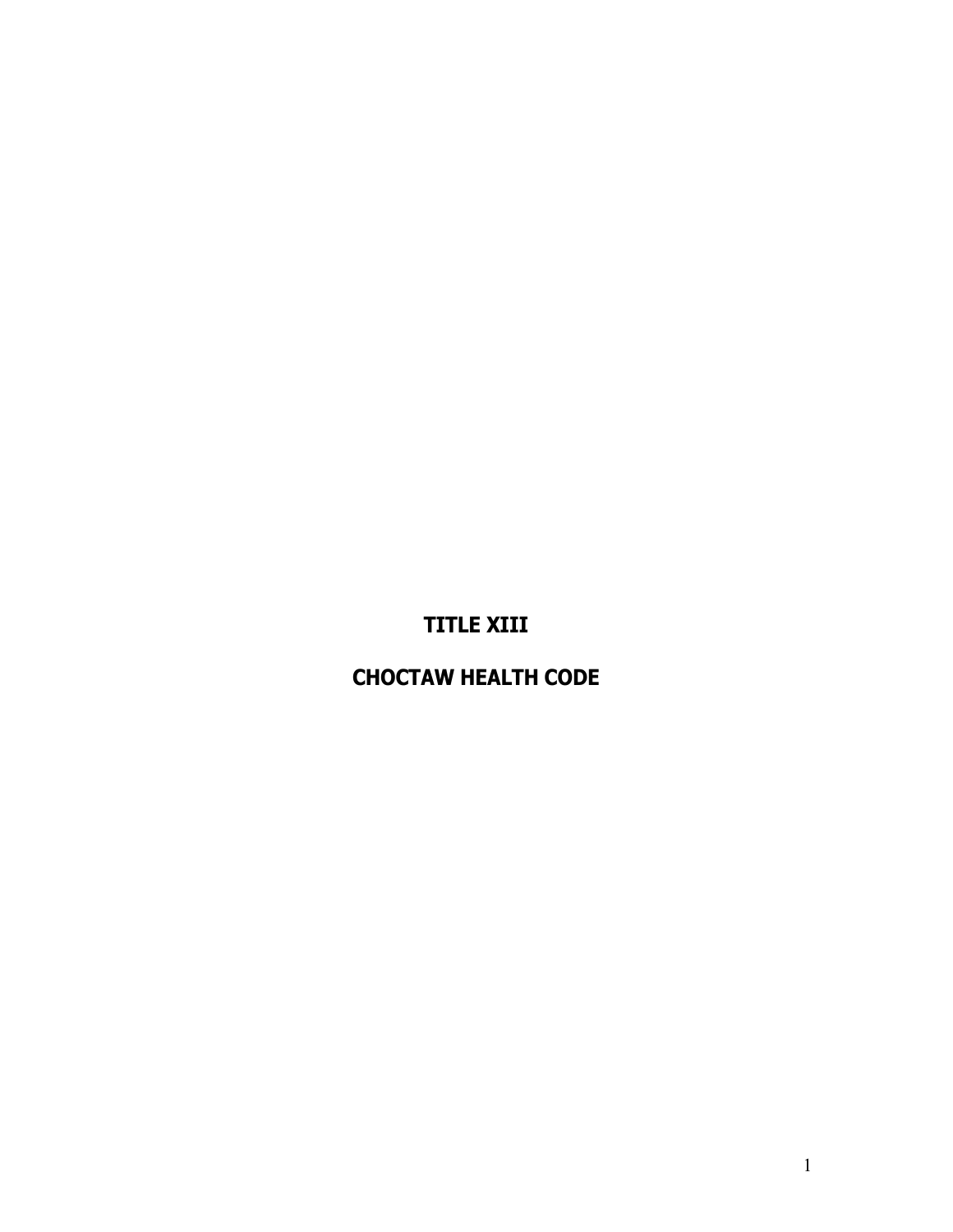| $$13-1-1$      |                                                                 |  |
|----------------|-----------------------------------------------------------------|--|
| $§ 13-1-2$     |                                                                 |  |
| $§13-1-3$      |                                                                 |  |
| $§13-1-4$      |                                                                 |  |
| $§13-1-5$      |                                                                 |  |
| $$13-1-6$      |                                                                 |  |
| $§13-1-7$      |                                                                 |  |
| $§13-1-8$      |                                                                 |  |
| $§13-1-9$      |                                                                 |  |
| $§13-1-10$     |                                                                 |  |
| $§13-1-11$     |                                                                 |  |
| $§13-1-12$     | REFUSAL TO OBEY ORDER FOR INVOLUNTARY ISOLATION OR QUARANTINE13 |  |
| $§13 - 1 - 13$ |                                                                 |  |
| $§13-1-14$     |                                                                 |  |
| $§13 - 1 - 15$ |                                                                 |  |
| $$13-1-16$     |                                                                 |  |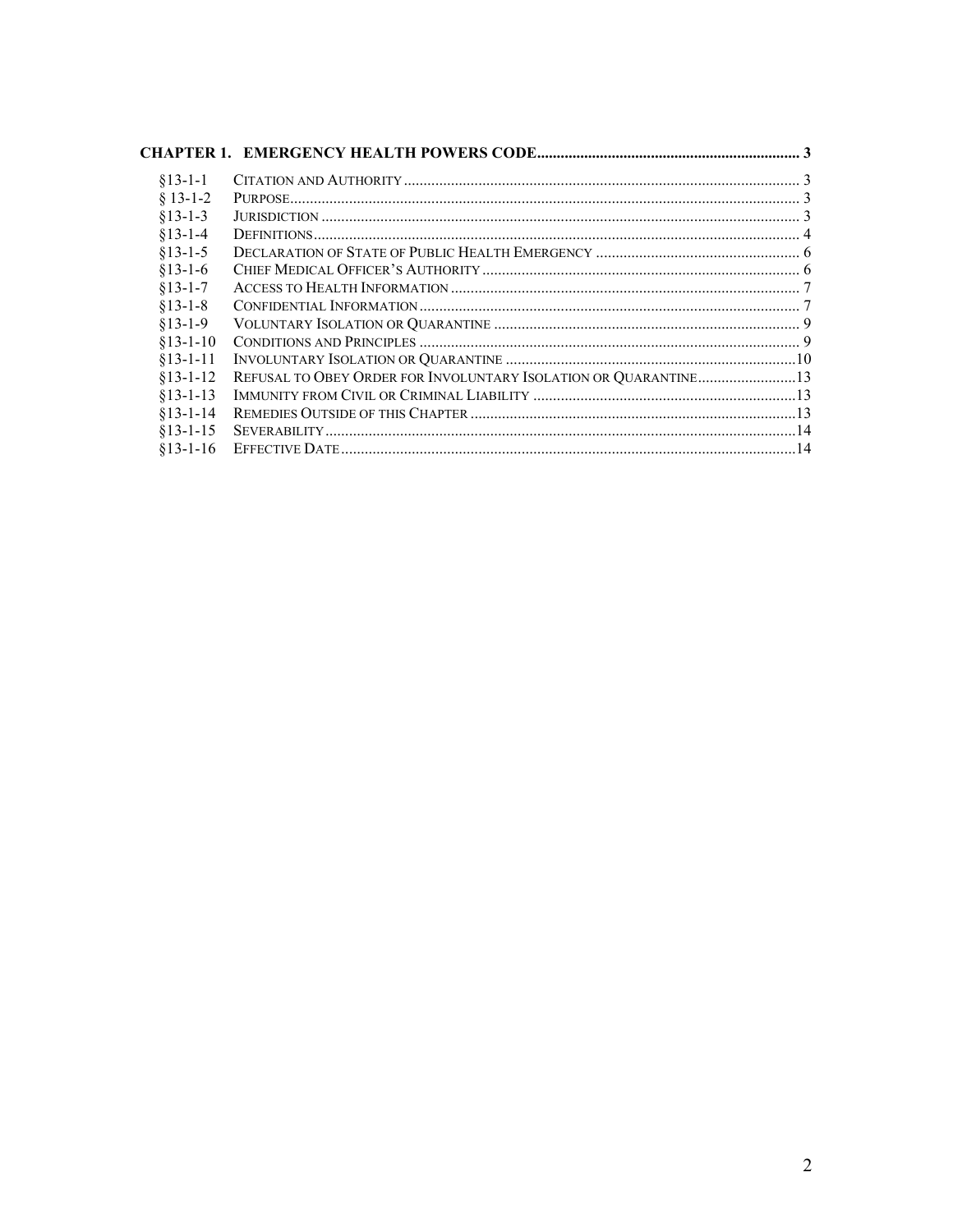## <span id="page-2-0"></span>**CHAPTER 1. EMERGENCY HEALTH POWERS CODE**

## <span id="page-2-1"></span>**§13-1-1 Citation and Authority**

This Chapter may be cited as the Emergency Health Powers Code and is enacted pursuant to Article VIII, Section 1, Subsections (k), (m), (p), and (q) of the Revised Constitution and Bylaws of the Tribe. This Chapter is necessary to protect the health, safety and wellbeing of all persons who reside on the Choctaw Indian Reservation.

## <span id="page-2-2"></span>**§ 13-1-2 Purpose**

The purposes of this Chapter are:

- (1) To grant the authority to provide care, treatment, and vaccination to persons who are ill or who have been exposed to Infectious and/or Communicable Diseases, and to separate affected individuals from the population at large to interrupt disease transmission;
- (2) To ensure that the needs of infected or exposed persons are properly addressed to the fullest extent possible, given the primary goal of controlling serious health threats; and
- (3) To provide the Tribe with the ability to prevent, detect, manage, and contain emergency health threats.

## <span id="page-2-3"></span>**§13-1-3 Jurisdiction**

- (1) The Tribal Court shall exercise civil jurisdiction to carry out the purposes of this Chapter. The Tribal Court may issue an ex parte order for involuntary Isolation or Quarantine in accordance with this Chapter to interrupt disease transmission on the Choctaw Indian Reservation when:
	- (a) the respondent resides on the Choctaw Indian Reservation;
	- (b) the respondent is eligible to receive healthcare services at the Choctaw Health Center; or
	- (c) the Court otherwise has personal, subject matter, and territorial jurisdiction over the respondent pursuant to Title I, Chapter 2 of the Choctaw Tribal Code and subject to any federal laws restricting civil jurisdiction.
- (2) The Chief Medical Officer shall exercise the enumerated authority set forth in this Chapter to carry out the purposes of this Chapter on the Choctaw Indian Reservation.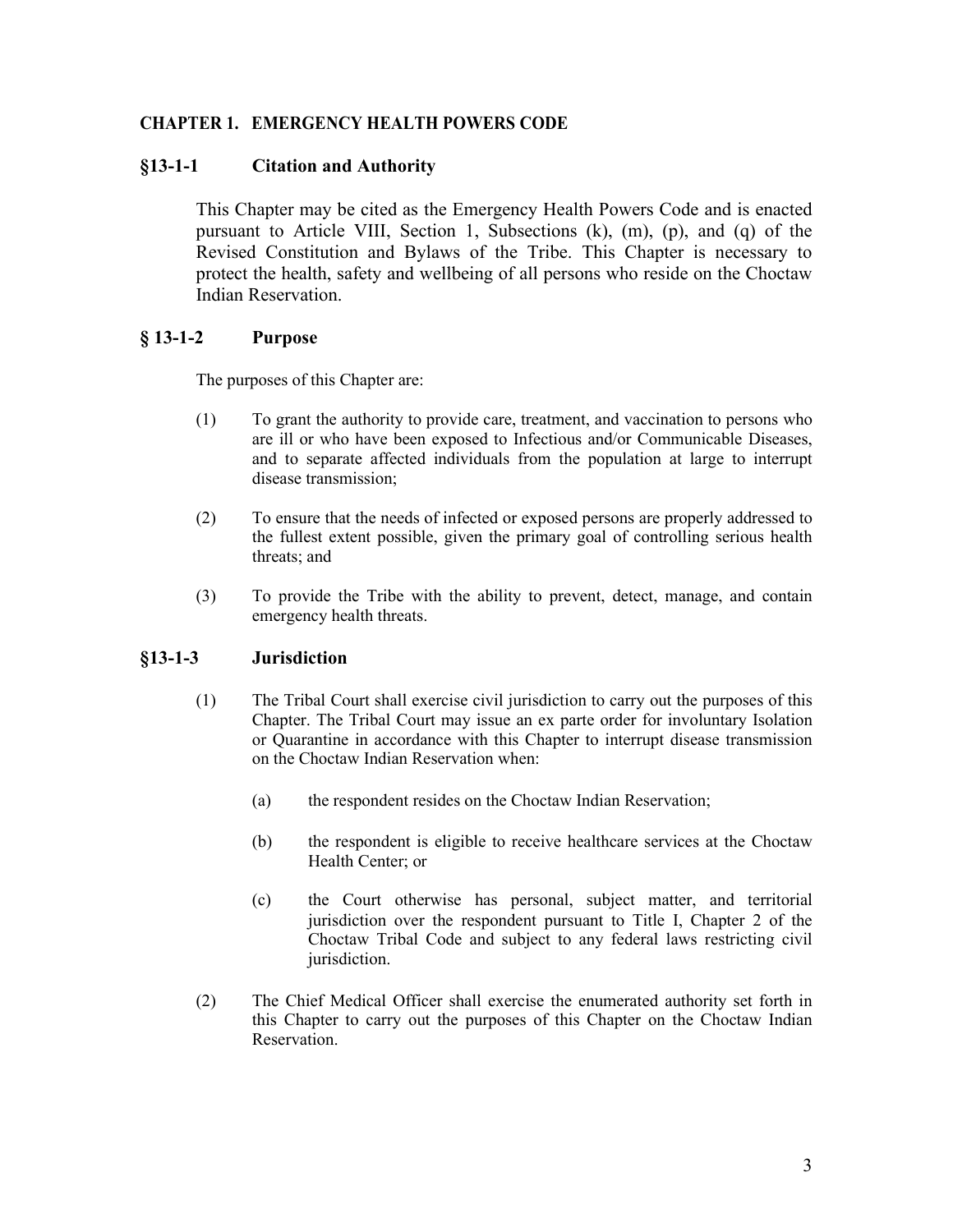## <span id="page-3-0"></span>**§13-1-4 Definitions**

Where a term is not defined in this Chapter, it shall be given its ordinary meaning. Terms used in this Chapter, and in any applicable regulations, shall have the following meaning, except where otherwise defined within this Chapter or where the context clearly indicates otherwise:

- (1) "Chief Medical Officer" means the Chief Medical Officer of the Choctaw Health Center.
- (2) "Choctaw Indian Reservation" means Mississippi Choctaw Reservation Trust Lands as defined by Section  $1(a)(1)$  of Act of June 29, 2000, Pub. L.  $106-228$ , 114 Stat. 462.
- (3) "Community Members" means all persons residing, working, or visiting on the Choctaw Indian Reservation.
- (4) "Communicable Disease" means an illness caused by an infectious agent or its toxins that occurs through the direct or indirect transmission of the infectious agent or its products from an infected individual via an animal, vector, or the inanimate environment to a susceptible animal or human host.
- (5) "Health Care Provider" means any person or entity who provides health care services to members of the Tribe and others, including, but not limited to, behavioral health providers, hospitals, medical clinics and offices, special care facilities, long term care facilities, dialysis centers, public health services personnel, physicians, pharmacists, dentists, physician assistants, nurse practitioners, paramedics, emergency medical services personnel, veterinarians, and wildlife biologists.
- (6) "Infectious Disease" means illnesses caused by germs (such as bacteria, viruses, or fungi) that enter the body, multiply, and can cause infection. Infectious diseases may be categorized as:
	- (a) contagious, or communicable, which is spread from one person to another;
	- (b) spread by germs carried in air, water, food, or soil, or spread by vectors (such as biting insects) or by animals;
	- (c) emerging which means infections that have increased recently or are threatening to increase in the near future, such as a completely new infection; an infection reappearing in an area; or old infections that have become resistant to antibiotics;
	- (d) zoonotic, which are infectious disease of animals that are spread to humans by ticks, mosquitoes, or fleas or contact with animals (such as diseases spread by ticks (such as Lyme disease), mosquitoes (such as West Nile virus), by mammals (such as rabies)).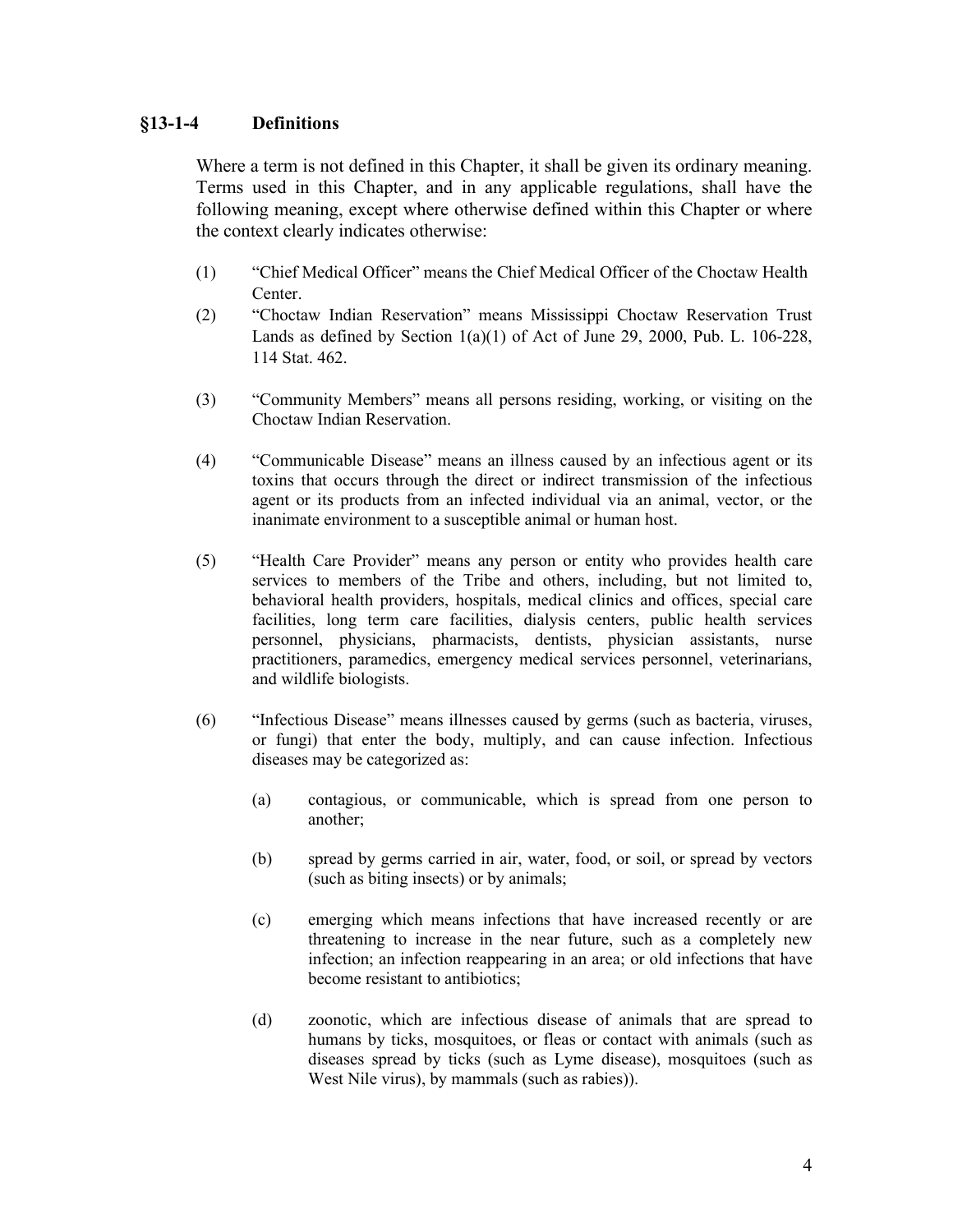- (7) "Isolation" means the physical separation and confinement of individuals, groups of individuals, or animals who are infected or reasonably believed to be infected with an Infectious and/or Communicable Disease from non-Isolated individuals, to prevent or limit the transmission of the disease to non-Isolated individuals or animals.
- (8) "Isolation or Quarantine Authority" means the authority to issue an order to limit the freedom of movement or action of individuals, groups of individuals, or animals which have been exposed to or are reasonably suspected of having been exposed to an Infectious and/or Communicable Disease for a period of time as may be necessary to prevent the spread of that disease. Isolation or Quarantine Authority also means the authority to issue an order to limit access by any individual or animal to an area or facility that may be contaminated with an infectious agent. The term also means the authority to issue an order to limit the freedom of movement or action of persons who have not received immunizations against an Infectious and/or Communicable Disease when the Chief Medical Officer determines that immunizations for individuals who have not been immunized are required to control an outbreak of that disease.
- (9) "Protected Health Information" is any information, whether oral, written, electronic, visual, or any other form, that relates to an individual's past, present or future physical or mental health status, condition, treatment, service, products purchased or provision of care, and that reveals the identity of the individual whose health care is the subject of the information, or where there is a reasonable basis to believe such information could be utilized to reveal the identity of that individual.
- (10) "Public Health Emergency" is an occurrence or imminent threat of an illness or health condition that:
	- (a) is believed to be caused by an Infectious and/or Communicable Disease; and
	- (b) poses a high probability of any of the following:
		- (i) widespread illness or a large number of deaths or serious or long-term disability among humans; or
		- (ii) a high probability of widespread exposure to a biological or chemical agent that creates a significant risk of substantial future harm to a large number of people.
- (11) "Quarantine" is the physical separation and confinement of an individual, groups of individuals, or animals who are or may have been exposed to an Infectious and/or Communicable Disease and who do not show signs or symptoms of an Infectious and/or Communicable Disease, from non-Quarantined individuals or animals, to prevent or limit transmission of the disease to non-Quarantined individuals or animals.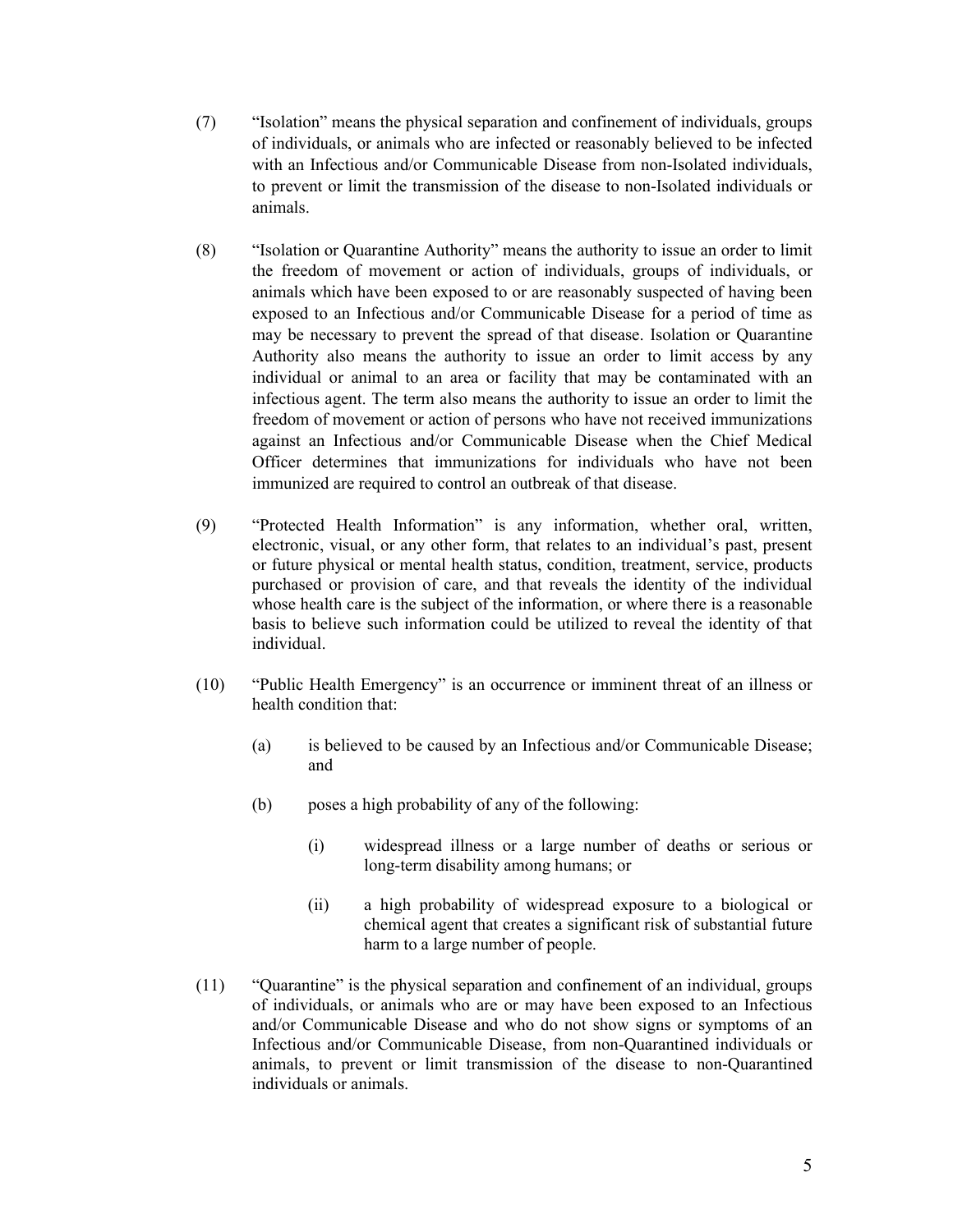- (12) "Temporary Reporting Order" means an order requiring Health Care Providers to report cases or suspected cases of Infectious and/or Communicable Diseases as defined in this Chapter.
- (13) "Tribe" means the Mississippi Band of Choctaw Indians, a federally-recognized Indian tribe.

## <span id="page-5-0"></span>**§13-1-5 Declaration of State of Public Health Emergency**

A State of Public Health Emergency may be declared by the Tribal Chief after consultation with the Chief Medical Officer and any other public health agency or expert as needed. During a State of Public Health Emergency, the Tribal Chief may exercise all powers and authority set forth in Sections VI(3) through VI(8) of Ordinance 50-A. A Public Health State of Emergency shall expire thirty (30) days from the date of issuance, but may be extended in thirty (30) day increments as needed.

## <span id="page-5-1"></span>**§13-1-6 Chief Medical Officer's Authority**

- (1) The Chief Medical Officer is empowered to:
	- (a) receive reports of any events that may indicate the existence of a case or outbreak of an illness, condition, or health hazard that may have been caused by biological or chemical agents;
	- (b) investigate or collaborate with tribal, state, federal, or local health officials to investigate known, discovered or suspected Infectious and/or Communicable Diseases;
	- (c) issue a Temporary Reporting Order requiring Health Care Providers to report symptoms, diseases, conditions, trends in use of health care services, or other health-related information when necessary to conduct a public health investigation or surveillance of an illness, condition, or health hazard that may have been caused by biological or chemical agents. The Temporary Reporting Order shall specify which Health Care Providers must report, what information is to be reported, and the period of time for which reporting is required;
	- (d) examine, review, and obtain a copy of records containing Protected Health Information, or a summary of pertinent portions of those records, that pertain to a report authorized by or required in this Chapter;
	- (e) exercise Isolation or Quarantine Authority on the Choctaw Indian Reservation under the following conditions:
		- (i) only when and so long as the public health is endangered;
		- (ii) all other reasonable means for correcting the problem have been exhausted; and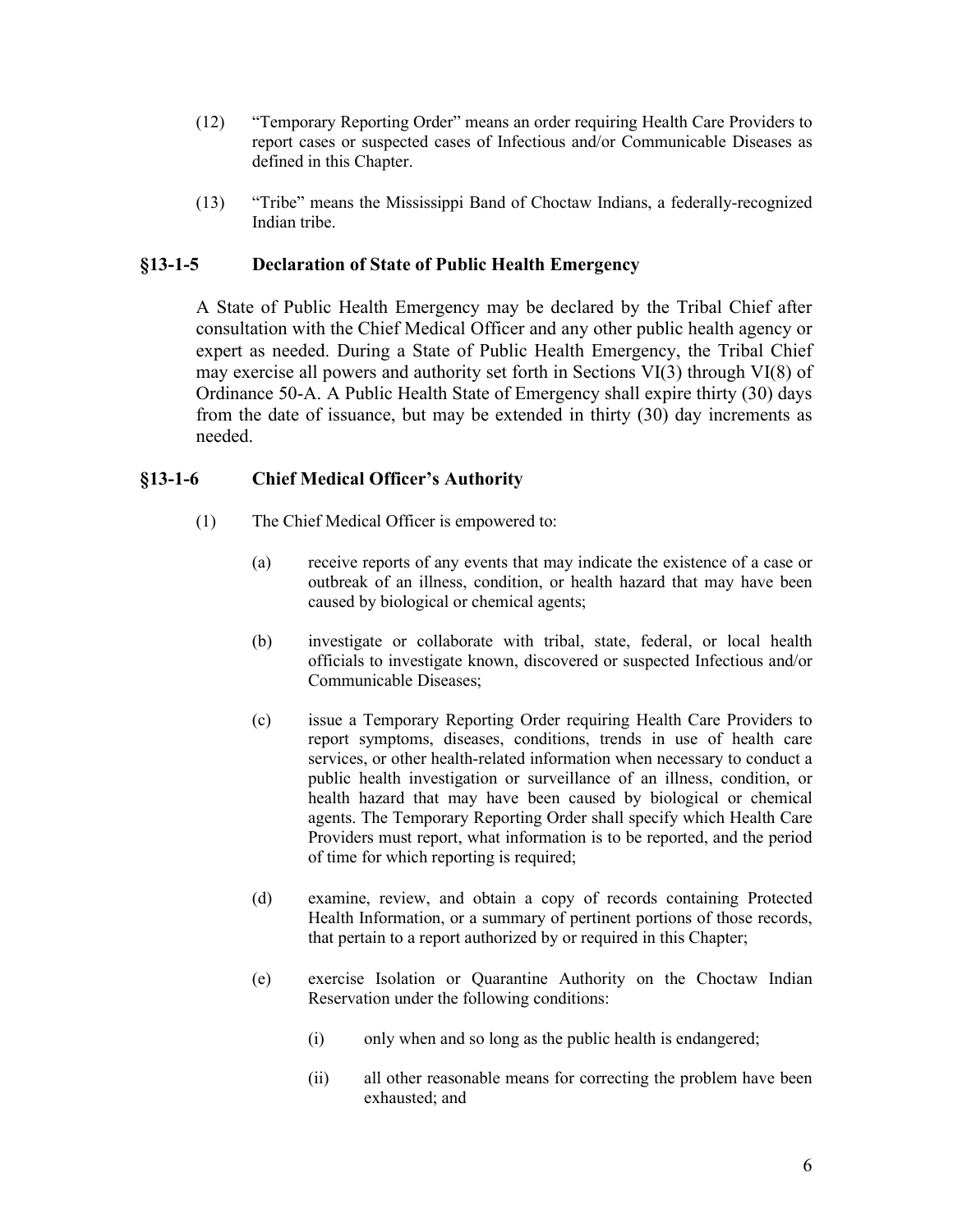- (iii) no less restrictive alternative exists;
- (f) inform Community Members how to protect themselves during a Public Health Emergency and what actions are being taken to control the emergency. The Chief Medical Officer shall provide information by all available and reasonable means calculated to bring the information promptly to the attention of Community Members; and
- (g) notify the Tribe's law enforcement officers so that they may enforce orders given to effectuate the purposes of this Chapter, particularly when individuals fail to abide by such orders.
- (2) The Chief Medical Officer may delegate his or her authority under this Section to one or more Health Care Providers within the Choctaw Health Center. Such delegation must be in writing.

## <span id="page-6-0"></span>**§13-1-7 Access to Health Information**

- (1) Notwithstanding any other provision of law, a Health Care Provider, a person in charge of a health care facility, or a government agency may report to the Chief Medical Officer any events that may indicate the existence of a case or outbreak of an illness due to a Communicable and/or Infectious Disease, condition, or health hazard that may have been caused by biological or chemical agents. Events that may be reported include unusual types or numbers of symptoms or illnesses presented to the Choctaw Health Center, unusual trends in health care visits, or unusual trends in prescriptions or purchases of over-the-counter pharmaceuticals.
- (2) Notwithstanding any other provision of law, a Health Care Provider, a person in charge of a health care facility, or a unit of government shall report to the Chief Medical Officer when a Temporary Reporting Order is in effect.
- (3) A person who makes a report pursuant to this Chapter or permits examination, review, or copying of medical records is immune from any civil or criminal liability that otherwise might be incurred or imposed as a result of complying with those Subsections.

#### <span id="page-6-1"></span>**§13-1-8 Confidential Information**

- (1) All Protected Health Information, whether publicly or privately maintained, that identifies a person who has or may have a disease or condition required to be reported as an Infectious and/or Communicable Disease shall be strictly confidential. This information shall not be released or made public except under the following circumstances:
	- (a) Release is made of all or part of the medical record with the written consent of the person or persons identified or their guardian.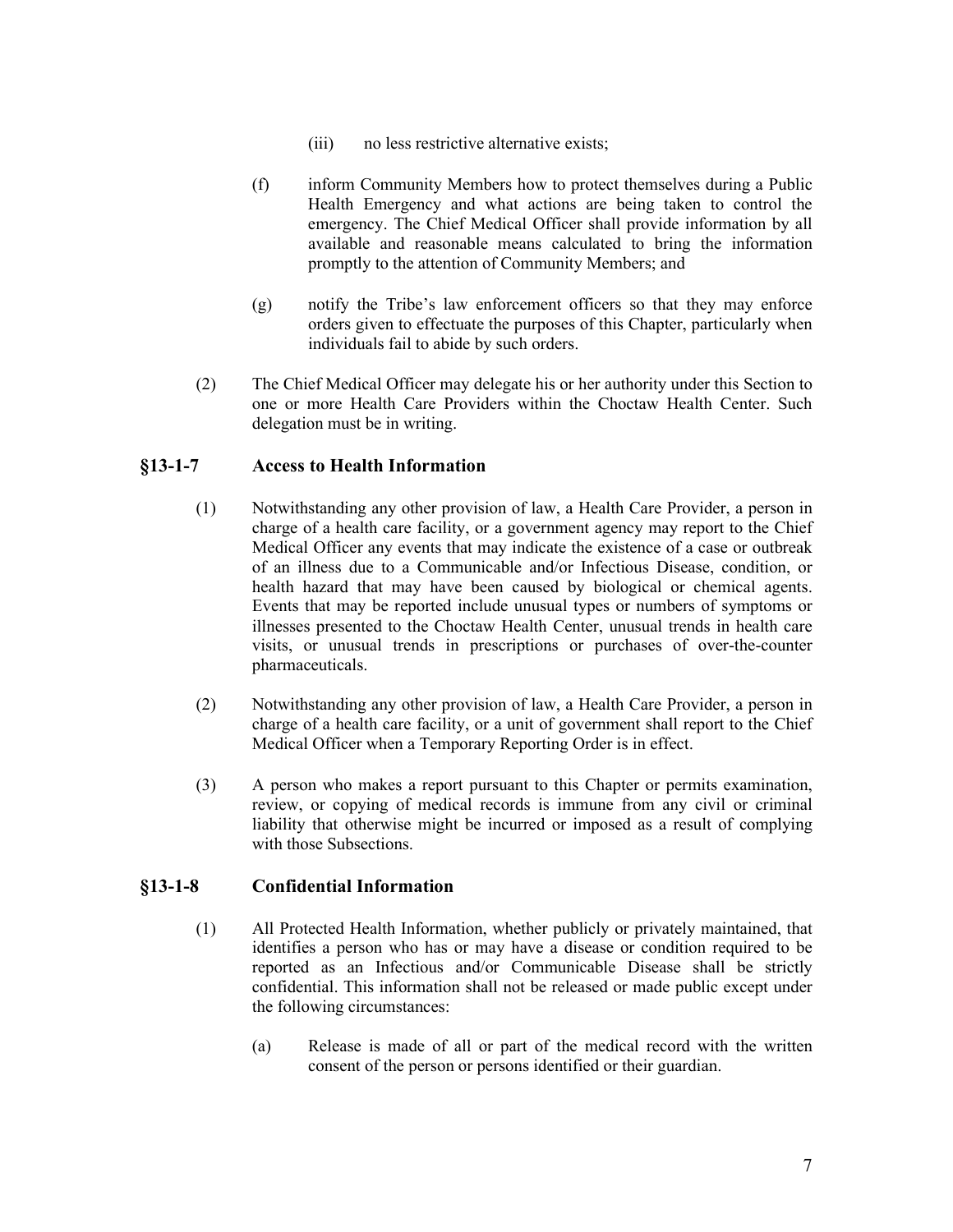- (b) Release is made to a Health Care Provider providing medical care to the patient;
- (c) Release is necessary to protect the public health;
- (d) Release is made pursuant to subpoena or court order. Upon request of the person identified in the record, the record shall be reviewed in camera. In the hearing, the judge may, during the taking of testimony concerning such information, exclude from the courtroom all persons except the officers of the court, the parties and those engaged in the trial of the case;
- (e) Release is made by the Choctaw Health Center, Health Care Provider, or health care facility, to another tribal, federal, state or local public health agency for the purpose of preventing or controlling the spread of an Infectious and/or Communicable Disease;
- (f) Release is made by the Choctaw Health Center, Health Care Provider, or health care facility, to a judicial or a law enforcement officer of the Tribe for the purpose of enforcing this Chapter. A judicial or law enforcement official of the Tribe who receives the information shall not disclose it further, except:
	- (i) when necessary to enforce this Chapter; or
	- (ii) when the Choctaw Health Center, Health Care Provider, or health care facility, seeks the assistance of the judicial or law enforcement officers of the Tribe in preventing or controlling the spread of an Infectious and/or Communicable Disease and expressly authorizes the disclosure as necessary for that purpose; or
- (g) Any other allowable disclosure made pursuant to Health Insurance Portability and Accountability Act of August 21, 1996, Pub. L. 104-191, 110 Stat. 1936.
- (2) Protected Health Information received by the Chief Medical Officer pursuant to this Chapter shall be confidential and shall not be released, except when the release is:
	- (a) made to another tribal, federal, state, or local public health agency for the purpose of preventing or controlling a public health threat;
	- (b) made to a judicial or law enforcement officer of the Tribe for the purpose of enforcing the provisions of this Chapter or for the purpose of investigating a incident, biological, or chemical agents;
	- (c) made to law enforcement services dispatch to identify residential addresses connected to Infectious and/or Communicable Diseases for the sole purpose of response by fire, ambulance, police, other emergency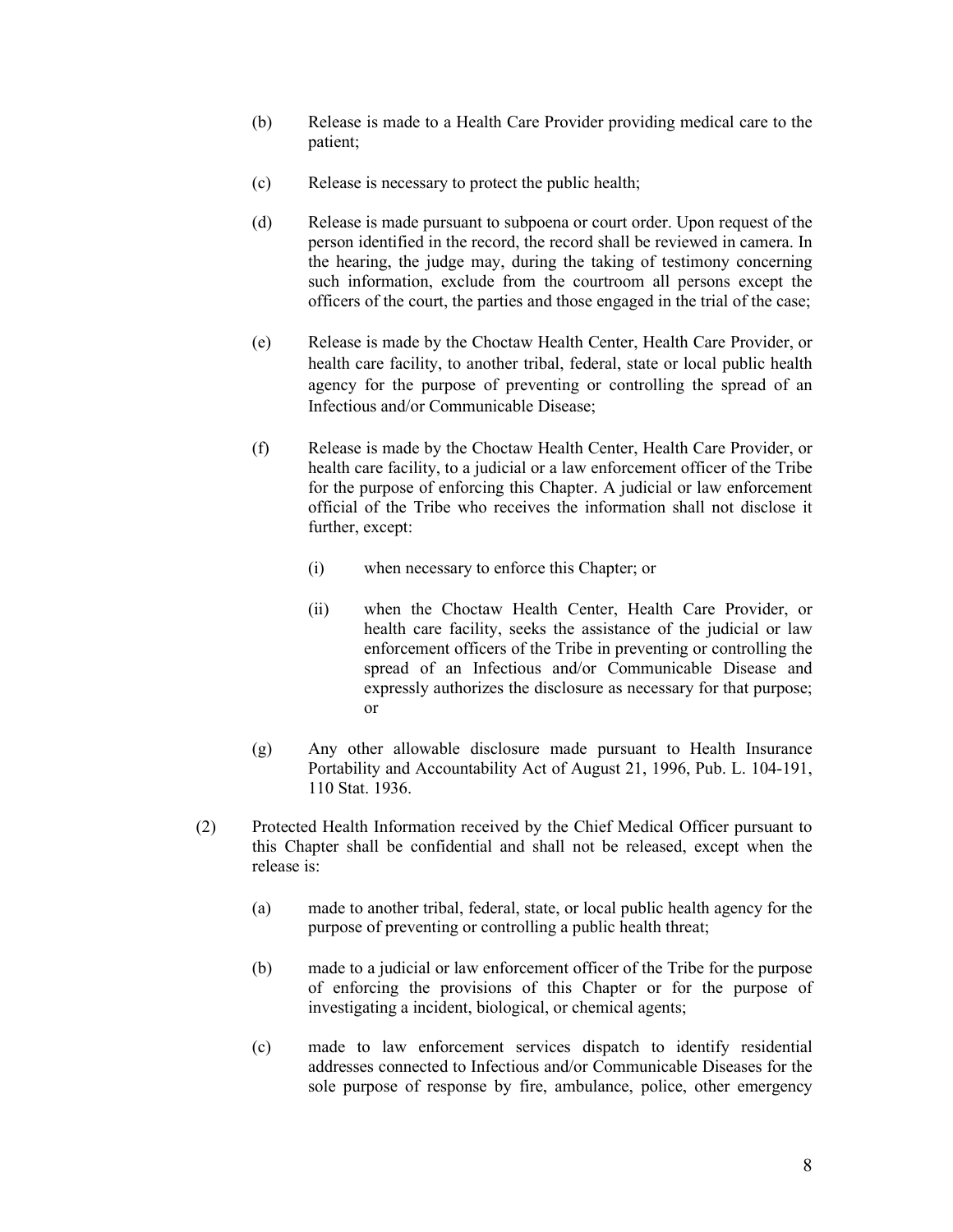responders, or public works personnel who are dispatched to that address; or

- (d) made pursuant to any other provision of law.
- (3) A judicial or law enforcement officer or dispatch employee of the Tribe who receives Protected Health Information shall not disclose it further, except:
	- (a) when necessary to conduct an investigation of a terrorist incident using biological, or chemical agents; or
	- (b) when the Chief Medical Officer seeks the assistance of a judicial or law enforcement officer of the Tribe in preventing or controlling the public health threat and expressly authorizes the disclosure as necessary for that purpose.

## <span id="page-8-0"></span>**§13-1-9 Voluntary Isolation or Quarantine**

- (1) During the Public Health Emergency, the Chief Medical Officer may order an individual or group of individuals in writing to voluntarily Isolate or Quarantine. The Chief Medical Officer or his designee may issue a Voluntary Isolation Order or a Voluntary Quarantine Order, as needed. Said Orders shall be personally served on any person subject to the Orders. The Chief Medical Officer may also establish and maintain places of Isolation or Quarantine, set rules and make orders subject to Section 13-1-11 of this Chapter.
- (2) The Chief Medical Officer may authorize Health Care Providers or others access to individuals in Isolation or Quarantine as necessary to meet the needs of Isolated or Quarantined individuals. No person, other than a person authorized by the Chief Medical Officer, shall enter Isolation or Quarantine premises. Any person entering an Isolation or Quarantine premises with or without authorization may also be ordered to voluntarily Isolate or Quarantine by the Chief Medical Officer.
- (3) Persons subject to voluntary Isolation or Quarantine for the protection of the public health shall obey the Chief Medical Officer's rules and orders and shall not go beyond the Isolation or Quarantine premises.

## <span id="page-8-1"></span>**§13-1-10 Conditions and Principles**

The Chief Medical Officer shall adhere to the following conditions and principles ordering individuals or groups of individuals to Isolate or Quarantine:

- (1) Isolation or Quarantine must be by the least restrictive means necessary to prevent the spread of an Infectious and/or Communicable Disease to others and may include, but is not limited to, confinement to private homes or other private and public premises.
- (2) Isolated individuals must be confined separately from Quarantined individuals.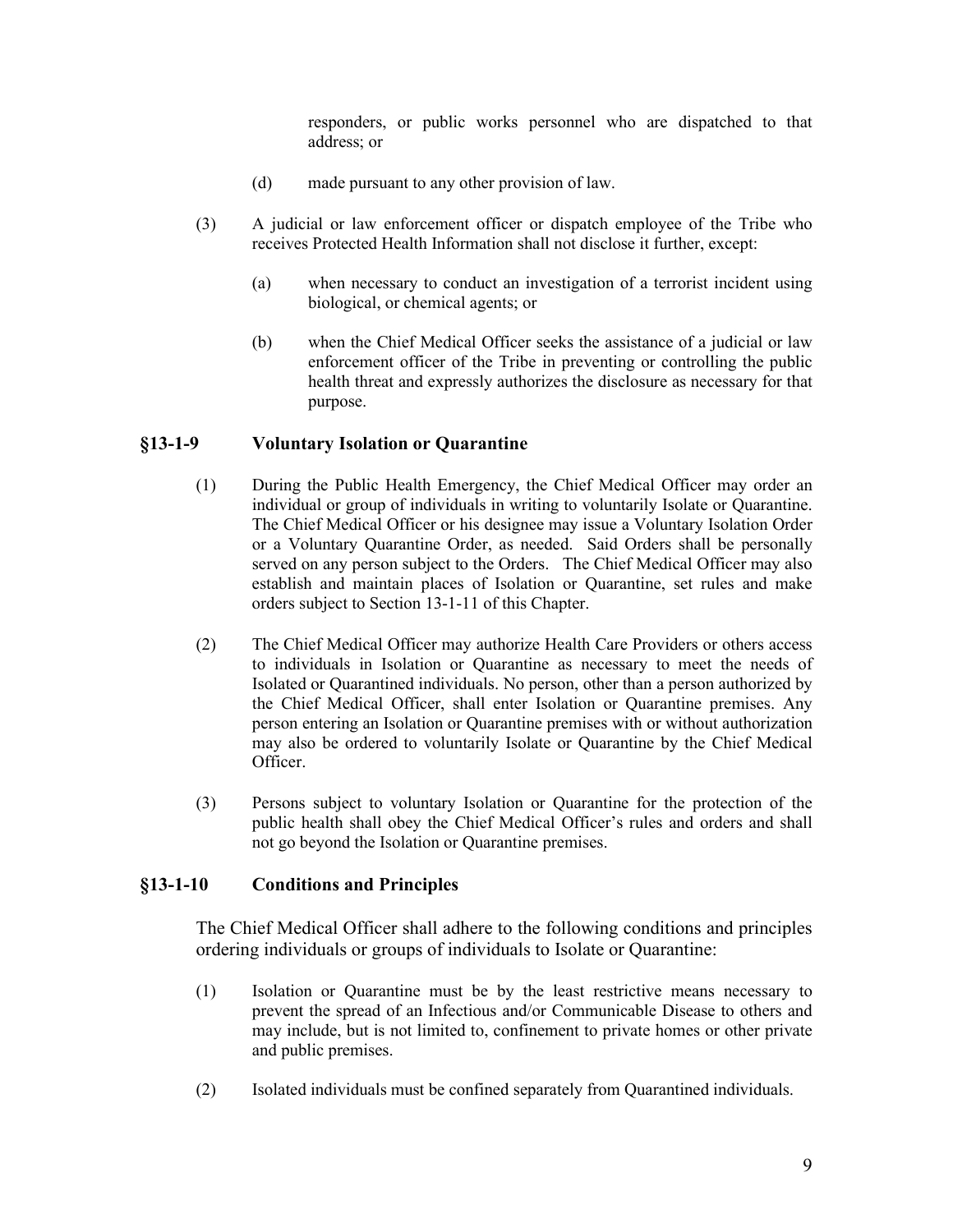- (3) The health status of Isolated or Quarantined individuals must be monitored regularly to determine if they require continued Isolation or Quarantine.
- (4) If a Quarantined individual subsequently becomes infected or is reasonably believed to have become infected with an Infectious and/or Communicable Disease he or she must promptly be removed to Isolation.
- (5) Isolated or Quarantined individuals must be released when they pose no substantial risk of transmitting an Infectious and/or Communicable Disease to others.
- (6) The needs of persons Isolated or Quarantined shall be addressed in a systematic and competent fashion, including but not limited to, providing adequate food, clothing, shelter, means of communication with those in isolation or quarantine and outside these settings, medication, and competent medical care.
- (7) Premises used for Isolation or Quarantine shall be maintained in a safe and hygienic manner and be designed to minimize the likelihood of further transmission of infection or other harm to persons Isolated or Quarantined.

## <span id="page-9-0"></span>**§13-1-11 Involuntary Isolation or Quarantine**

- (1) The Chief Medical Officer may petition the Tribal Court for an order requiring an individual to comply with the Chief Medical Officer's order to Isolate or Quarantine in accordance with this Chapter.
	- (a) Prior to seeking an ex parte order for involuntary Isolation or Quarantine, the Chief Medical Officer shall have:
		- (i) made reasonable efforts, which shall be documented, to obtain voluntary compliance with requests for medical examination, testing, treatment, counseling, vaccination, decontamination, Isolation, or Quarantine; or
		- (ii) determined in his or her professional judgment that seeking voluntary compliance would create a risk of serious harm.
	- (2) The Tribal Court may issue ex parte orders requiring an individual to comply with the Chief Medical Officer's order to Isolate or Quarantine. The Tribal Court may also issue ex parte orders requiring law enforcement officers of the Tribe to transport the respondent to a designated facility for Isolation, Quarantine, treatment and care until such time as the Chief Medical Officer determines that the individual's condition is such that it is safe for the individual to be discharged from the facility or issue other relief as necessary to protect the public health.
	- (3) A hearing on the ex parte order for involuntary Isolation or Quarantine shall be conducted in the Tribal Court within seventy-two (72) hours of issuance. Within the discretion of the Tribal Court, the Tribal Court may require the 72-hour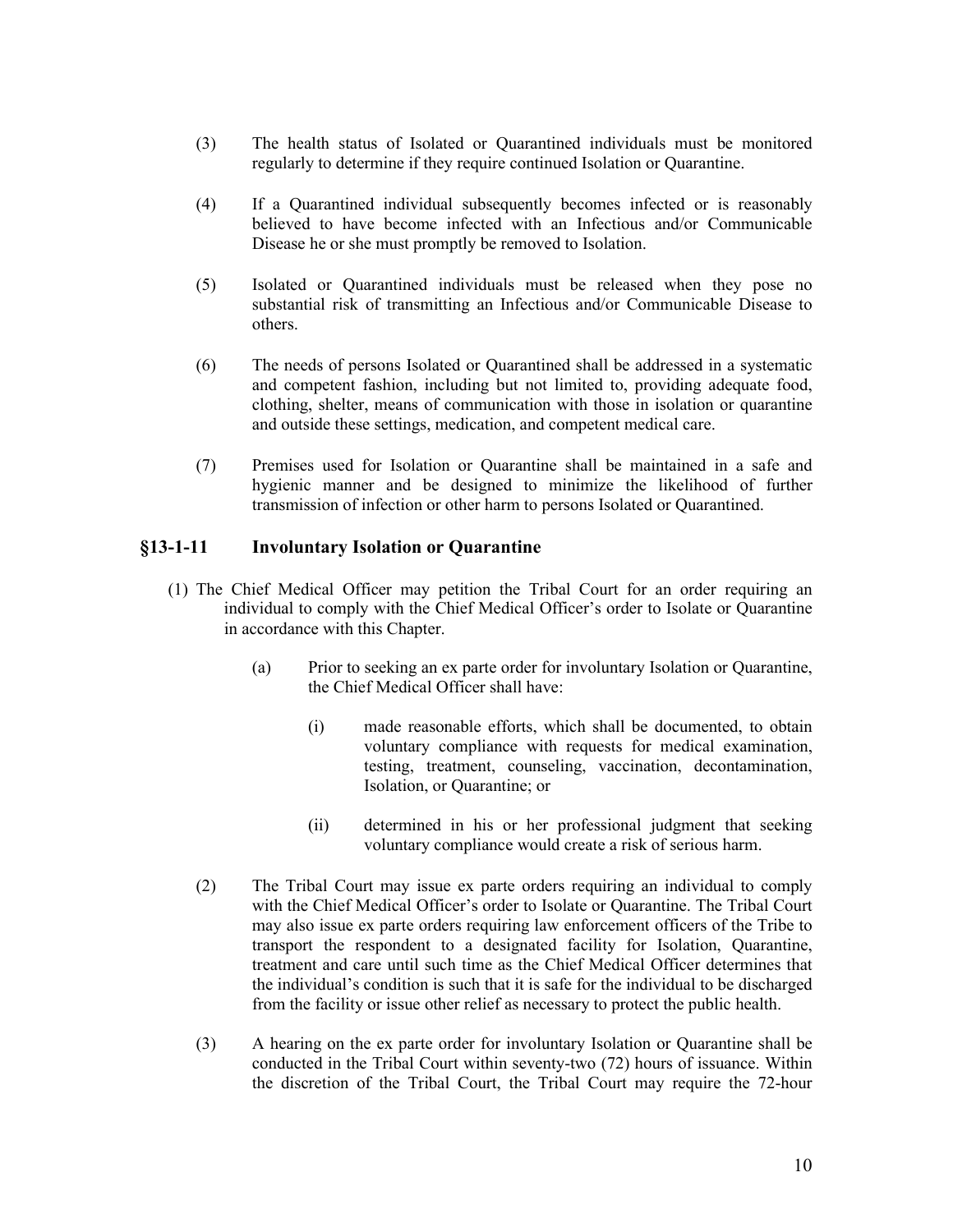hearing and any subsequent hearings to be conducted by video conference in accordance with applicable court rules or procedures.

- (a) The Chief Medical Officer shall have the burden of proving the allegations set forth in the petition by a preponderance of the evidence. The respondent shall have the right to an attorney at any hearing held on the petition, cross-examine witnesses, and present evidence.
- (b) At the conclusion of the 72-hour hearing, the Tribal Court shall consider the evidence, the action taken by the Chief Medical Officer to secure voluntary compliance by the respondent, and the purpose and intent of this Chapter, and may take one of the following actions:
	- (i) If the Tribal Court finds there is reason to believe that the respondent has been exposed to an Infectious and/or Communicable Disease, the Court may enter an order requiring that the person be subjected to further examination, testing, and treatment as specified in the Tribal Court's order. If the Tribal Court finds that further involuntary Isolation or Quarantine of the respondent is necessary in order to assure that the examination, testing, and treatment occurs, or to protect the public health the Tribal Court may order that the respondent be involuntarily Isolated or Quarantined for an additional period not to exceed forty-five (45) days.

The results of testing conducted under this Chapter shall be provided to the Tribal Court and the respondent or his or her legal counsel as soon as they are available to the Chief Medical Officer. The Tribal Court may then conduct an additional hearing to determine whether the respondent is a confirmed case of an Infectious and/or Communicable Disease and, if so, whether further measures are necessary to protect the public health pursuant to (ii) or (iii) of this Subsection.

- (ii) If the Tribal Court finds that the respondent is a confirmed case of an Infectious and/or Communicable Disease, that further measures less restrictive than involuntary Isolation or Quarantine are necessary to assure that appropriate treatment is implemented and that imposition of less restrictive measures will be sufficient to protect the public health, the Court may enter an order setting forth such measures and ordering the respondent to comply with the measures.
- (iii) If the Tribal Court finds that the respondent is a confirmed case of an Infectious and/or Communicable Disease, that further involuntary Isolation or Quarantine of the respondent is necessary to protect the public health, and that imposition of less restrictive measures will not be sufficient to protect the public health, the Court may order that the respondent be involuntarily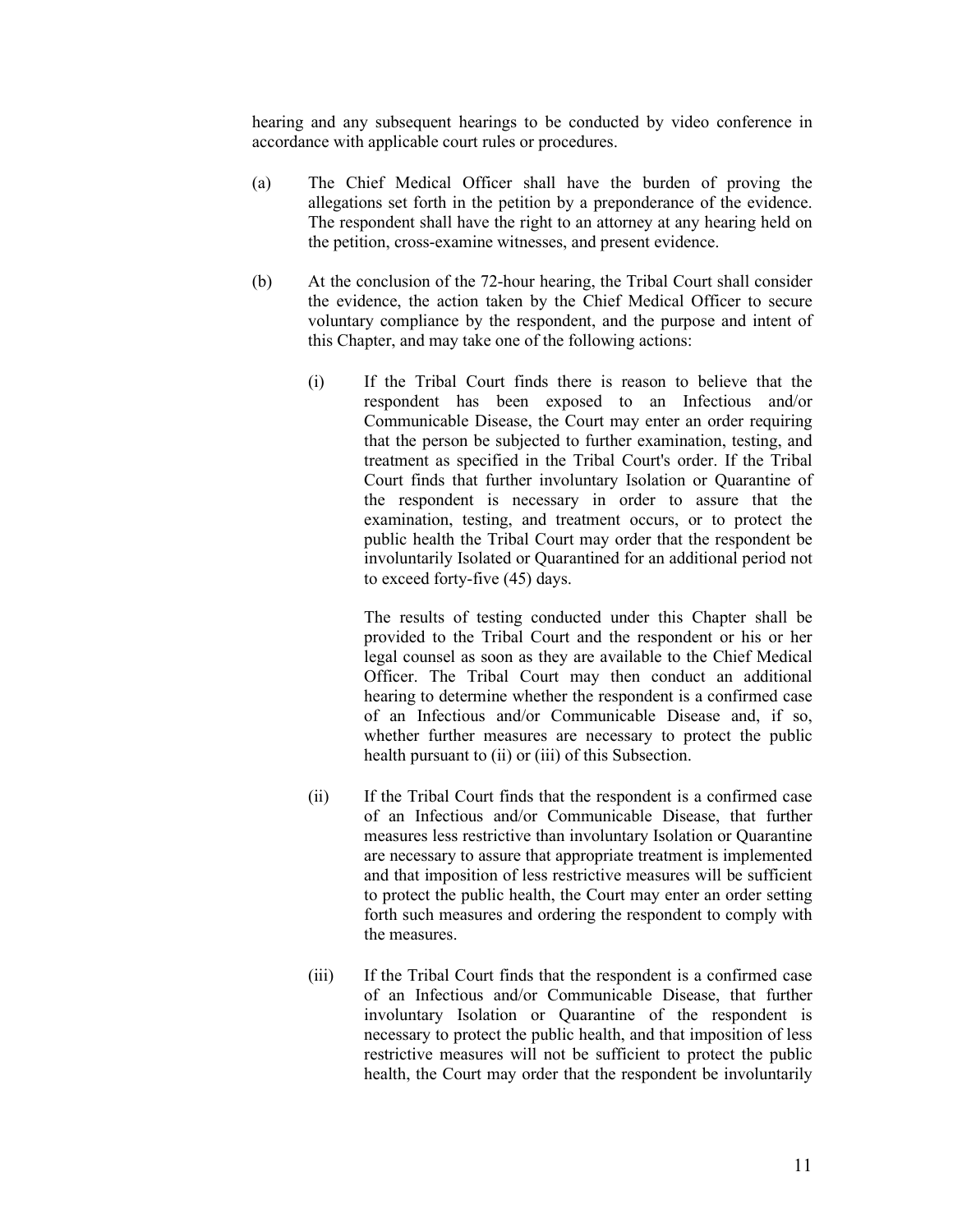Isolated, Quarantined, and treated for an additional period not to exceed forty-five (45) days.

- (iv) If the Tribal Court finds that there is insufficient evidence to support the petition for involuntary Isolation or Quarantine, then the Court shall immediately release the respondent from involuntary Isolation or Quarantine.
- (c) An individual subject to involuntary Isolation or Quarantine under this Section may be released prior to expiration of the involuntary Isolation or Quarantine if the Chief Medical Officer or the Tribal Court finds that less restrictive measures are sufficient to protect the public health. The Tribal Court may impose such conditions on the release of the person as the Tribal Court finds necessary to protect the public health. A person Isolated or Quarantined under this Chapter may also petition the Tribal Court for release based upon new evidence or a change in circumstances.
- (d) The Tribal Court may extend a period of involuntary Isolation or Quarantine for additional periods not to exceed one hundred-eighty (180) days each following a hearing, if the Tribal Court finds that the requirements of this Subsection have been met and if the Tribal Court finds that further Isolation or Quarantine is necessary to assure that appropriate treatment is implemented, and that imposition of less restrictive measures are not sufficient to protect the public health. As an alternative to extending the period of Isolation or Quarantine, if the Tribal Court finds after hearing that further measures less restrictive than Isolation or Quarantine are necessary to assure that appropriate treatment is continued, and that imposition of less restrictive measures will be sufficient to protect the public health, the court may enter an order setting forth the measures and ordering the respondent to comply.
- (e) In the event that a person has been released from involuntary Isolation or Quarantine prior to completion of the prescribed course of treatment and fails to comply with the prescribed course of treatment, the Tribal Court may order the person involuntarily Isolated or Quarantined for an additional period or periods, not to exceed one hundred-eighty (180) days each, as the Tribal Court finds necessary to protect the public health. Tribal Court orders entered under this Subsection shall be entered only after a hearing at which the respondent is accorded the same rights as at the 72-hour hearing on the petition for involuntary Isolation or Quarantine.
- (f) When a Tribal Court order for Isolation or Quarantine is issued, the transporting law enforcement officer and the receiving facility shall be informed of the infectious status of the person for disease control and the protection of the health of the staff, other offenders and the public. Such information shall be made available prior to the transport.
	- (i) Whenever disclosure is made pursuant to this Subsection, it shall be accompanied by a statement in writing which includes the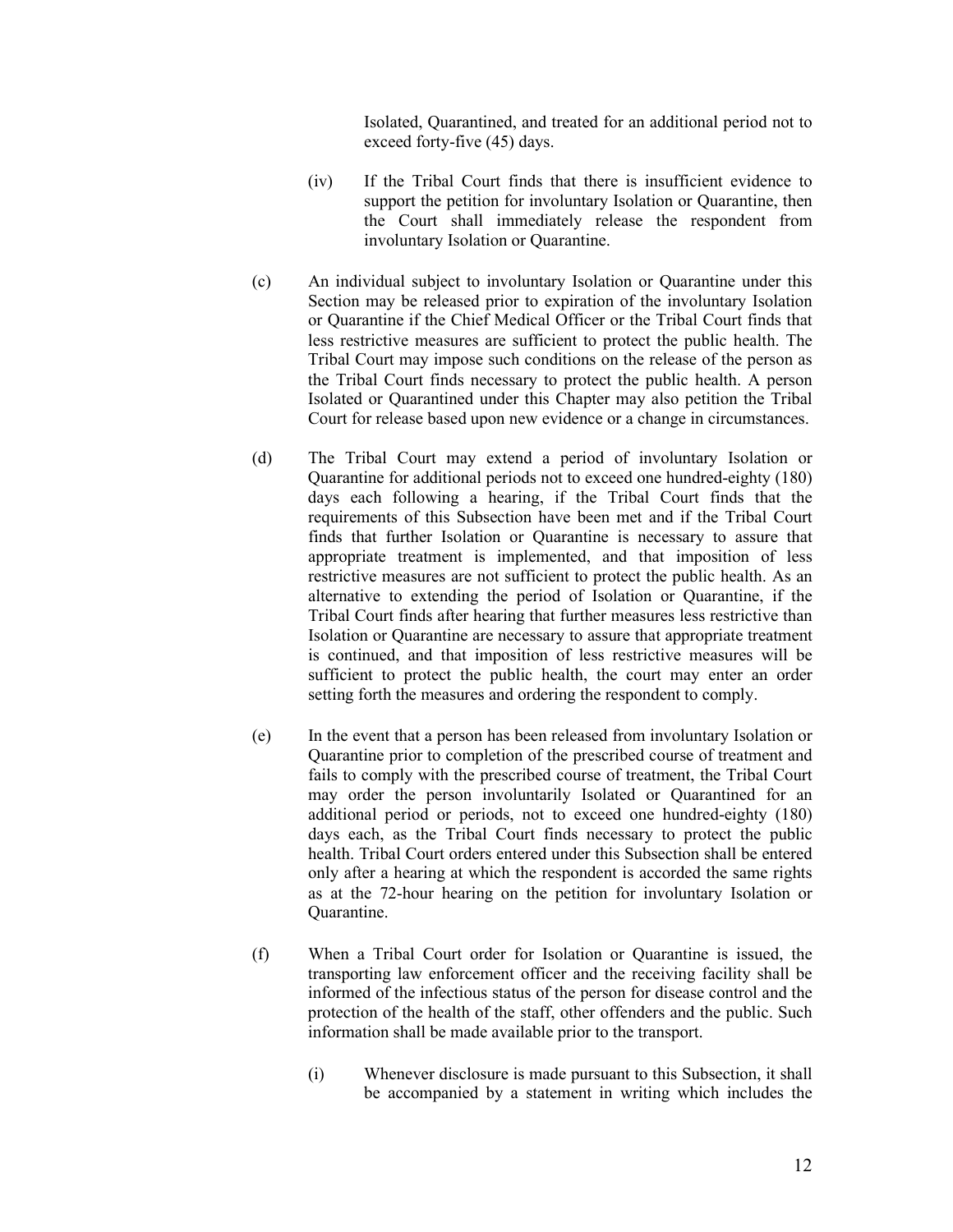following or substantially similar language: "This information has been disclosed to you from records whose confidentiality is protected by tribal and federal law. Tribal and federal law prohibits you from making any further disclosure of it except as authorized by tribal and federal law."

- (ii) Law enforcement officers of the Tribe shall maintain confidentiality related to the detained person's medical information as defined in this Chapter and federal law.
- (4) A copy of the ex parte order for involuntary Isolation or Quarantine shall be served on the individual as soon as possible after issuance. If the person informs the Chief Medical Officer that he or she is represented by legal counsel, service on such counsel shall be made by delivering a copy of the order to the attorney's office.

## <span id="page-12-0"></span>**§13-1-12 Refusal to Obey Order for Involuntary Isolation or Quarantine**

Any person who, after service upon him or her, violates or fails to comply with the terms of an order for involuntary Isolation or Quarantine issued by the Tribal Court pursuant to Section 13-1-11 of this Chapter, is guilty of a Class A criminal offense as set forth in Title III of the Choctaw Tribal Code and, upon conviction thereof, in addition to any and all other penalties which may be imposed by law upon such conviction, may be ordered by the Tribal Court detained until such order shall have been fully complied with or terminated by the Chief Medical Officer, but not exceeding six months from the date of passing judgment upon such conviction.

## <span id="page-12-1"></span>**§13-1-13 Immunity from Civil or Criminal Liability**

Choctaw Health Center officials, hospital or clinic employees, or other relevant tribal government employees, programs, departments, or entities shall be immune from civil or criminal liability in the performance of the duties outlined in this Chapter, as well as those duties required under tribal, state, or federal laws or regulations.

## <span id="page-12-2"></span>**§13-1-14 Remedies Outside of this Chapter**

- (1) Nothing in this Chapter precludes a judicial or law enforcement officer of the Tribe from filing criminal charges arising from the same act alleged under this Chapter.
- (2) A petition for involuntary Isolation or Quarantine under this Chapter may be made regardless of whether or not there is a similar pending action by another jurisdiction.